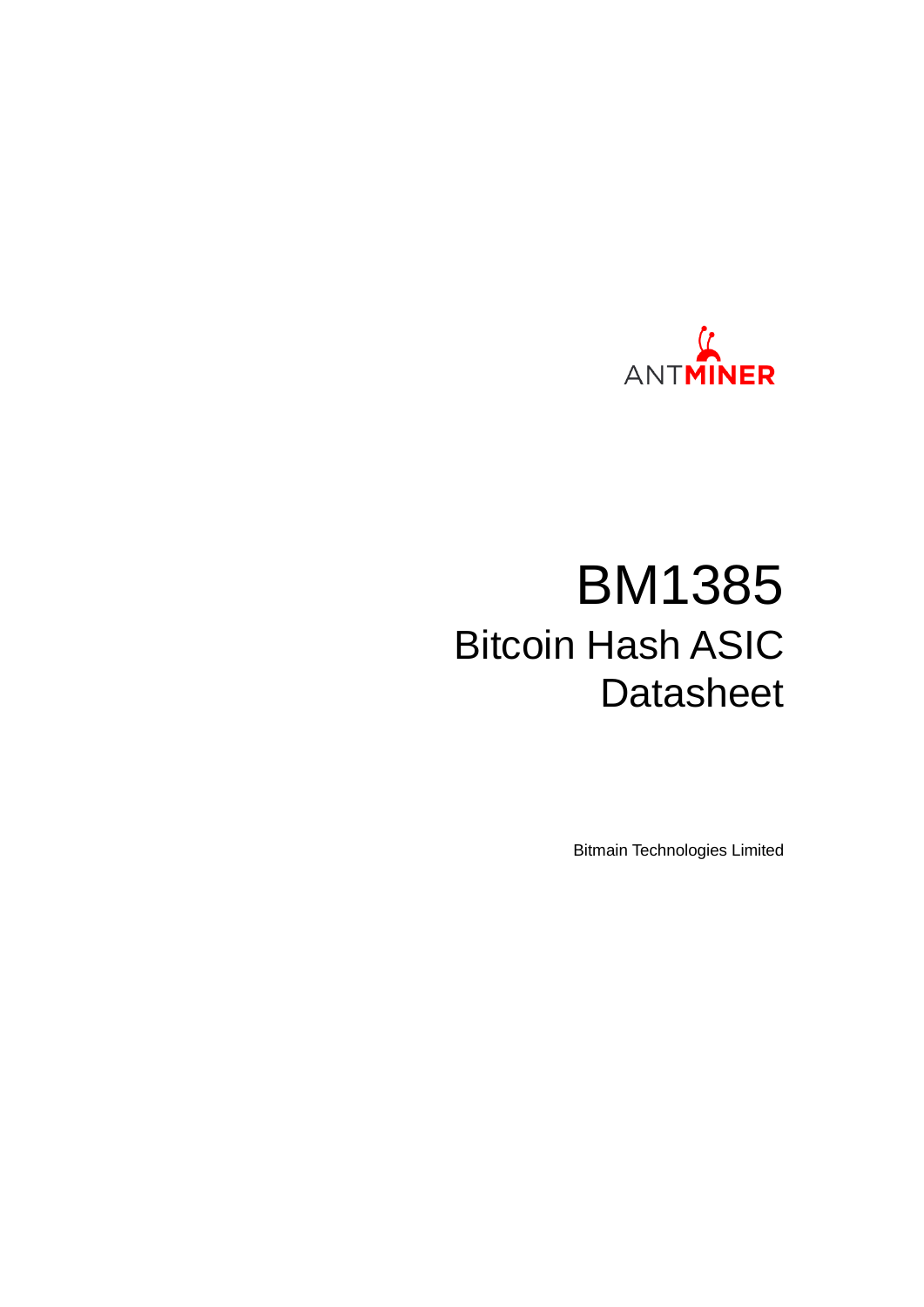<span id="page-1-0"></span>

## **Contents**

| 1     |  |
|-------|--|
| 1.1   |  |
| 1.2   |  |
|       |  |
| 2.1   |  |
| 2.2   |  |
|       |  |
| 3.1   |  |
| 3.2   |  |
| 3.3   |  |
| 3.4   |  |
| 3.5   |  |
| 3.5.1 |  |
| 3.5.2 |  |
| 3.5.3 |  |
| 3.5.4 |  |
| 3.5.5 |  |
| 3.5.6 |  |
| 4     |  |
| 4.1   |  |
| 4.2   |  |
| 4.3   |  |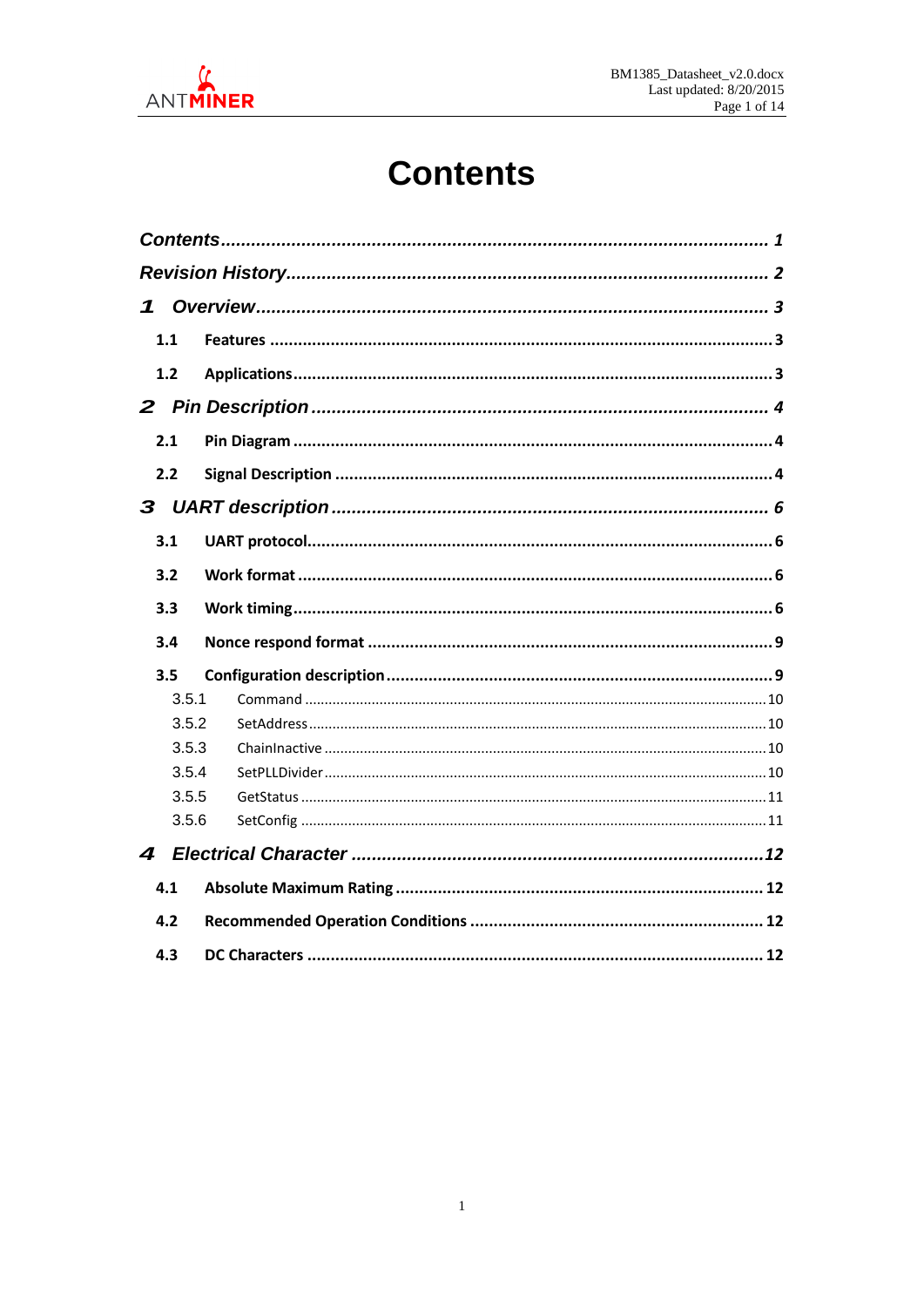<span id="page-2-0"></span>

## **Revision History**

| Revision | Author | Date      | Description    |
|----------|--------|-----------|----------------|
| Number   |        |           |                |
| 1.0      | Zhan   | 2015.6.16 | Initial        |
| 2.0      | Zhan   | 2015.6.30 | Delete LDO_VSS |
|          |        |           |                |
|          |        |           |                |
|          |        |           |                |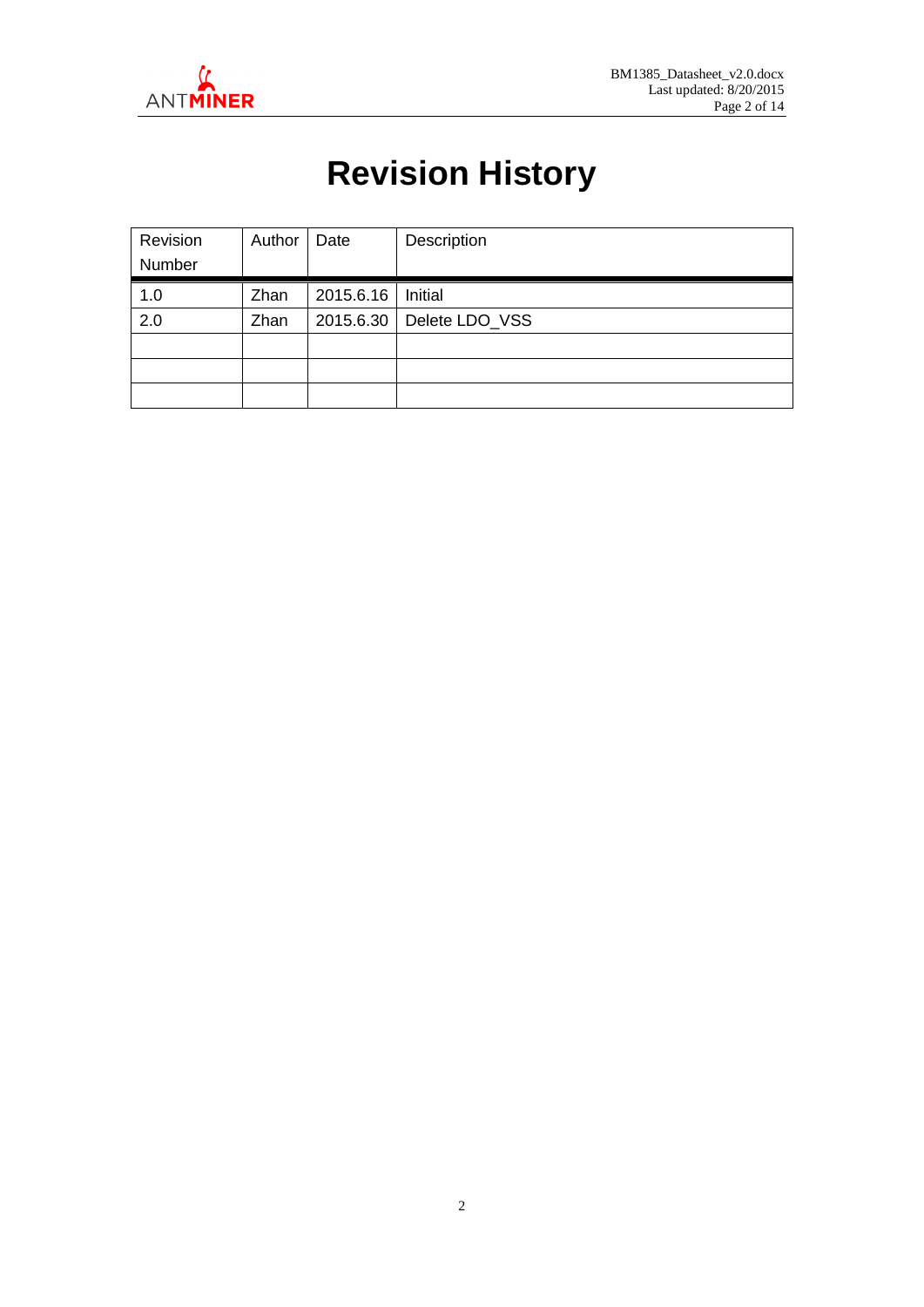

## <span id="page-3-0"></span>**1Overview**

<span id="page-3-1"></span>This is a kind of high performance and low power consumption bitcoin mining ASIC.

#### **1.1 Features**

Typical hash rate and power

| Voltage(V) | Hash Rate(GH/S) | Current(A) | Total power(W) | W/GH  |
|------------|-----------------|------------|----------------|-------|
| 0.71       | 38.75           | 14.350     | 10.189         | 0.263 |
| 0.66       | 32.50           | 10.760     | 7.102          | 0.219 |
| 0.60       | 21.25           | 6.410      | 3.846          | 0.181 |

**•** Customized package

**•** Support UART communication interface

<span id="page-3-2"></span>**•** Support chain mode, Max 256 chips per chain

### **1.2 Applications**

**•** Bitcoin mining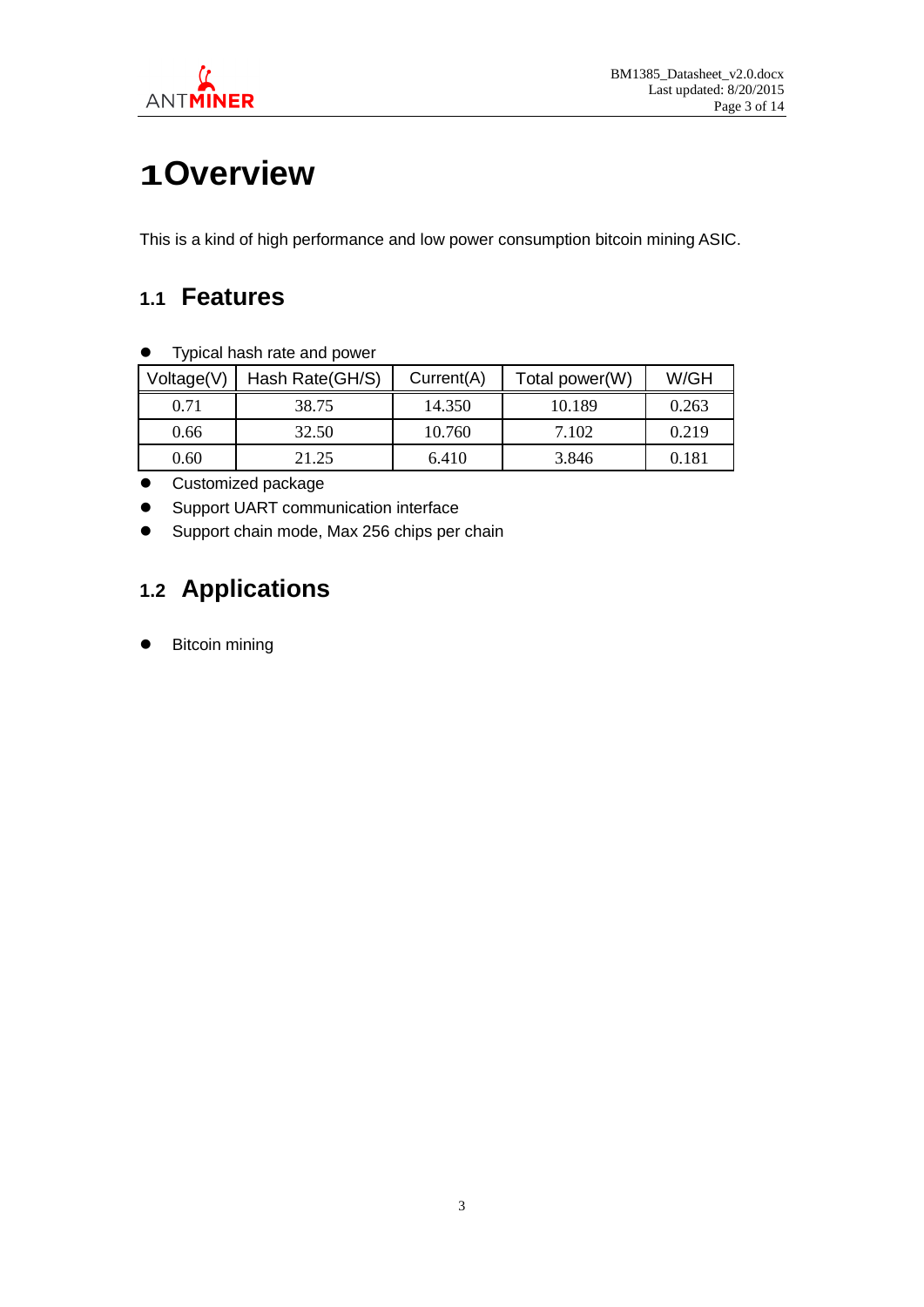

### <span id="page-4-0"></span>**2Pin Description**

### <span id="page-4-1"></span>**2.1 Pin Diagram**



Top view

### <span id="page-4-2"></span>**2.2 Signal Description**

| Name           | 1/O | Active | Description                                       |
|----------------|-----|--------|---------------------------------------------------|
|                |     | Level  |                                                   |
| XIN            |     | N/A    | Oscillator input                                  |
| <b>XOUT</b>    | O   | N/A    | Oscillator output                                 |
| RST_N          |     |        | Reset signal                                      |
| <b>TEST</b>    |     | N/A    | Internal pull down.                               |
|                |     |        | 0: Normal mode                                    |
|                |     |        | 1: Test mode                                      |
| <b>CLKOUT</b>  | O   | N/A    | Clock output                                      |
| <b>NRSTO</b>   | O   |        | Reset output                                      |
| <b>CI</b>      |     | N/A    | Command Input. Schmitt input.                     |
| CO             | O   | N/A    | <b>Command Output</b>                             |
| R <sub>l</sub> |     | N/A    | Respond Input. Schmitt input and internal pullup. |
| <b>RO</b>      | O   | N/A    | <b>Respond Output</b>                             |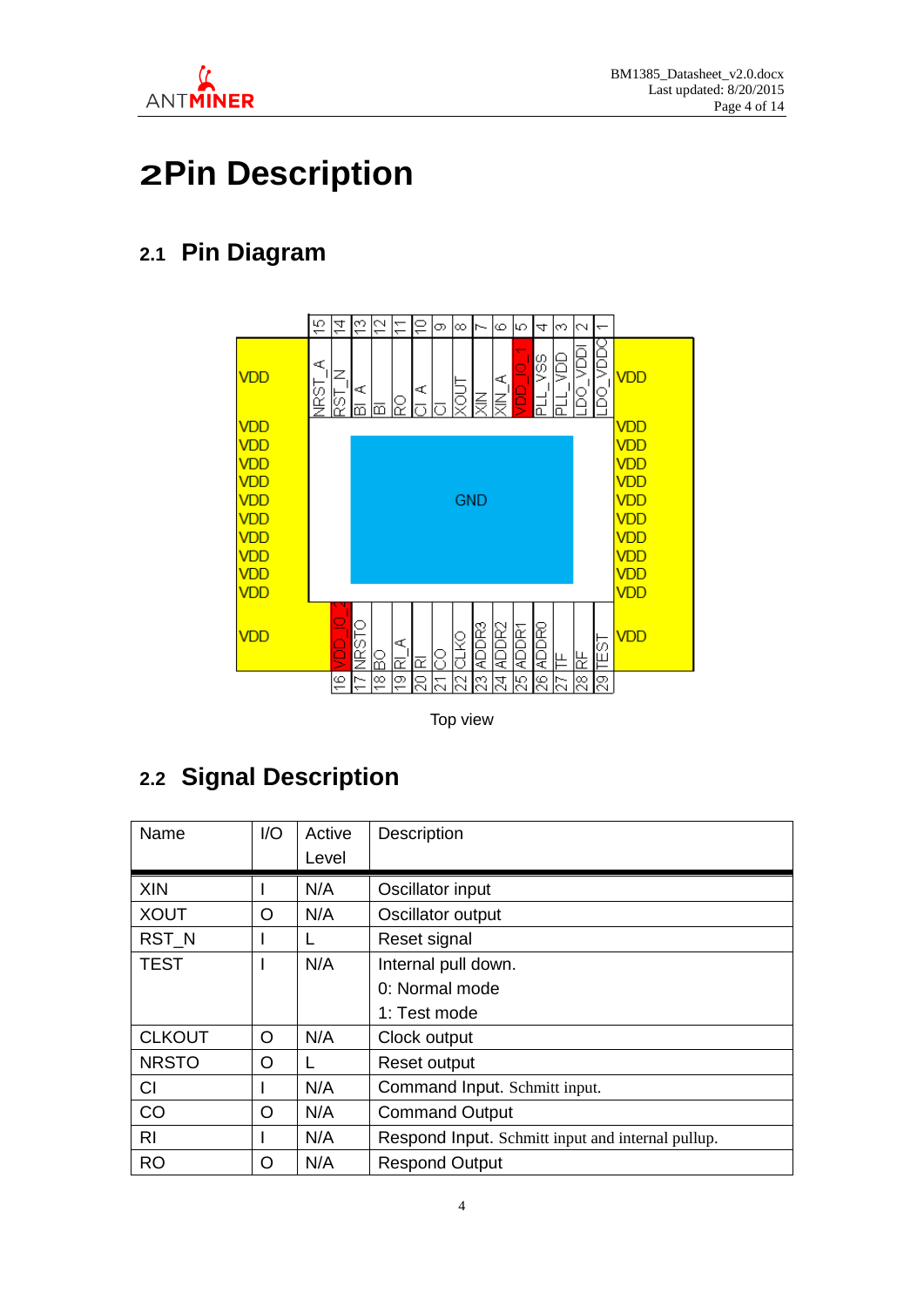

BM1385\_Datasheet\_v2.0.docx Last updated: 8/20/2015 Page 5 of 14

| Name            | 1/O | Active | Description                                             |
|-----------------|-----|--------|---------------------------------------------------------|
|                 |     | Level  |                                                         |
| BI              |     | н      | Respond Busy Input. Schmit input and internal pulldown. |
| <b>BO</b>       | O   | H      | <b>Respond Busy Output</b>                              |
| ADDR[3:0]       |     |        | Address Input. Internal pullup.                         |
| <b>RF</b>       | O   |        | RO open drain output; Command Rx Flag                   |
| <b>TF</b>       | O   |        | Respond Tx Flag                                         |
| PLL VDD         |     |        | PLL power (0.9V)                                        |
| PLL_VSS         |     |        | PLL ground                                              |
| LDO_VDD1        |     |        | LDO power input. Typical 1.8V                           |
| LDO VDDO        |     |        | LDO power output 0.9V. 1uF external capacitor.          |
| NRST_A          |     |        | Reset input. Trigger level is (-VDD, VDDPST-VDD)        |
| BI <sub>A</sub> |     |        | BI input. Trigger level is (-VDD, VDDPST-VDD)           |
| $Cl_A$          |     |        | CI input. Trigger level is (-VDD, VDDPST-VDD)           |
| XIN_A           |     |        | XIN input. Trigger level is (-VDD, VDDPST-VDD)          |
| $RI_A$          |     |        | RI input. Trigger level is (VDD, VDDPST+VDD)            |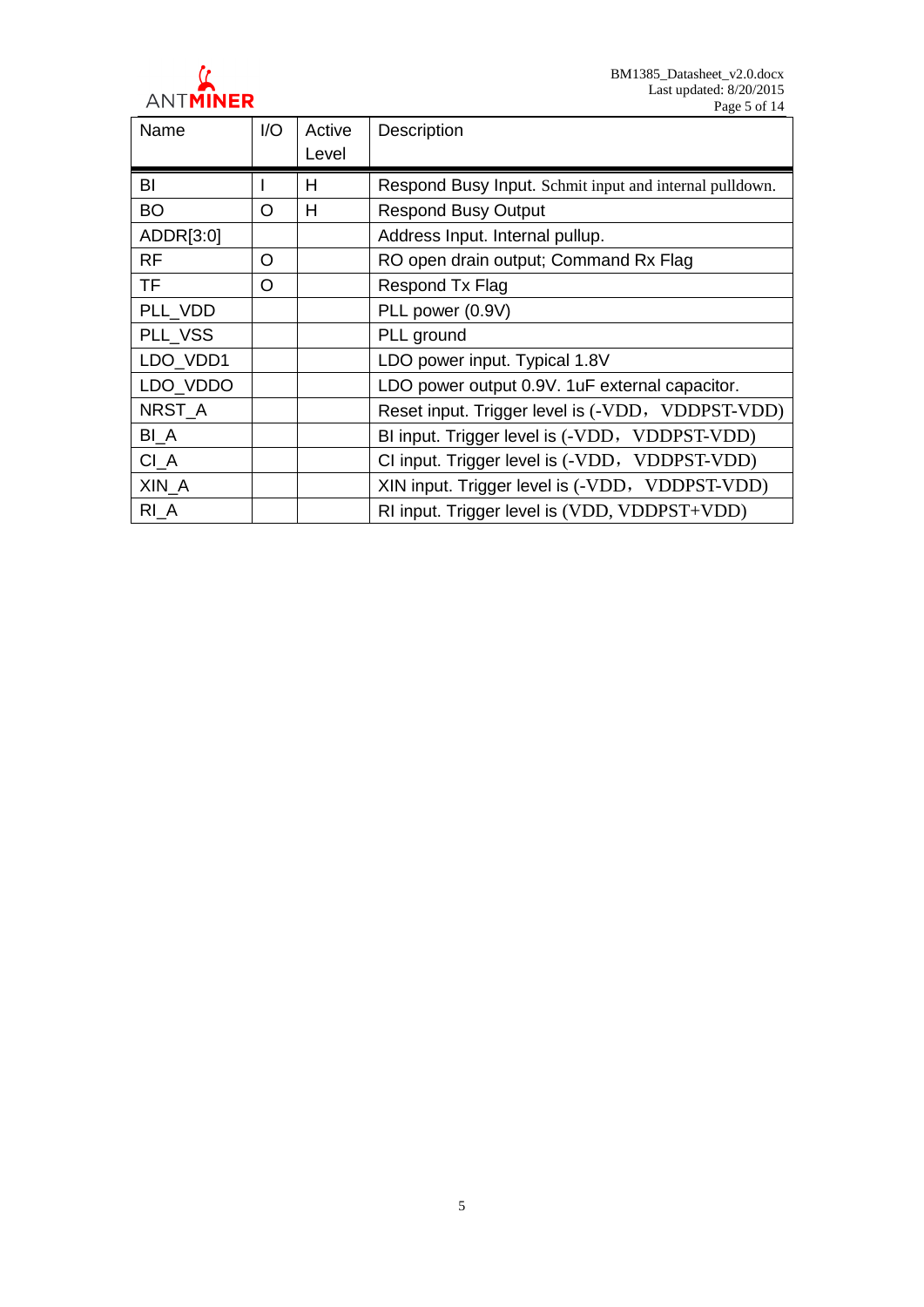

## <span id="page-6-0"></span>**3UART description**

### <span id="page-6-1"></span>**3.1 UART protocol**

The default baud rate is 115200 when the XIN clock frequency is 25MHz. it can be set via command.

Minimum RX guard time: 1 bit TX guard time: 2 bit RX IDLE: 16 bits Bit order: LSB

#### <span id="page-6-2"></span>**3.2 Work format**

| Byte $0 \sim 31$ | Byte $32 - 35$ | Byte $36 - 39$ | Byte $40 - 43$ | Byte44~47      | Byte $48 - 50$ | Byte <sub>51</sub> |          | Byte $52 - 63$ |
|------------------|----------------|----------------|----------------|----------------|----------------|--------------------|----------|----------------|
| (32bytes)        | (4bytes)       | $(4$ bytes $)$ | (4bytes)       | $(4$ bytes $)$ | (3bytes)       |                    |          | (12 bytes)     |
|                  |                |                |                |                |                | Bit[7]             | Bit[6:0] |                |
| Midstate         | Ignore         | TM             | <b>HCN</b>     | <b>SNO</b>     | Ignore         | lgnore             | WC       | Data2          |

SNO: Start Nonce Offset.

WC: Work Count. It is used to index the input works.

HCN: Hash counting number. When HCN is reached, the hash core will stop hashing.

TM: Ticket Mask. It is used to set the difficulty of return nonce.

#### <span id="page-6-3"></span>**3.3 Work timing**

| PLLDiv1 | PLLDiv2 | FBDIV[<br>11:0] | <b>REFDIV</b><br>[5:0] | POSTDIV1<br>[2:0] | POSTDIV2[<br>2:0] | Freq (Mhz) | step(Mhz) |
|---------|---------|-----------------|------------------------|-------------------|-------------------|------------|-----------|
| 0x20040 | 0x420   | 32              | $\overline{2}$         | $\overline{4}$    |                   | 100.00     | 0.00      |
| 0x28040 | 0x420   | 40              | s2                     | $\overline{4}$    |                   | 125.00     | 25.00     |
| 0x30040 | 0x420   | 48              | $\overline{2}$         | $\overline{4}$    |                   | 150.00     | 25.00     |
| 0x38040 | 0x420   | 56              | $\overline{2}$         | $\overline{4}$    |                   | 175.00     | 25.00     |
| 0x40040 | 0x420   | 64              | $\overline{2}$         | 4                 |                   | 200.00     | 25.00     |
| 0x48040 | 0x420   | 72              | $\overline{2}$         | $\overline{4}$    |                   | 225.00     | 25.00     |
| 0x50040 | 0x420   | 80              | $\overline{2}$         | 4                 |                   | 250.00     | 25.00     |
| 0x58040 | 0x420   | 88              | $\overline{2}$         | $\overline{4}$    |                   | 275.00     | 25.00     |
| 0x60040 | 0x420   | 96              | $\overline{2}$         | $\overline{4}$    |                   | 300.00     | 25.00     |
| 0x68040 | 0x420   | 104             | $\overline{2}$         | 4                 |                   | 325.00     | 25.00     |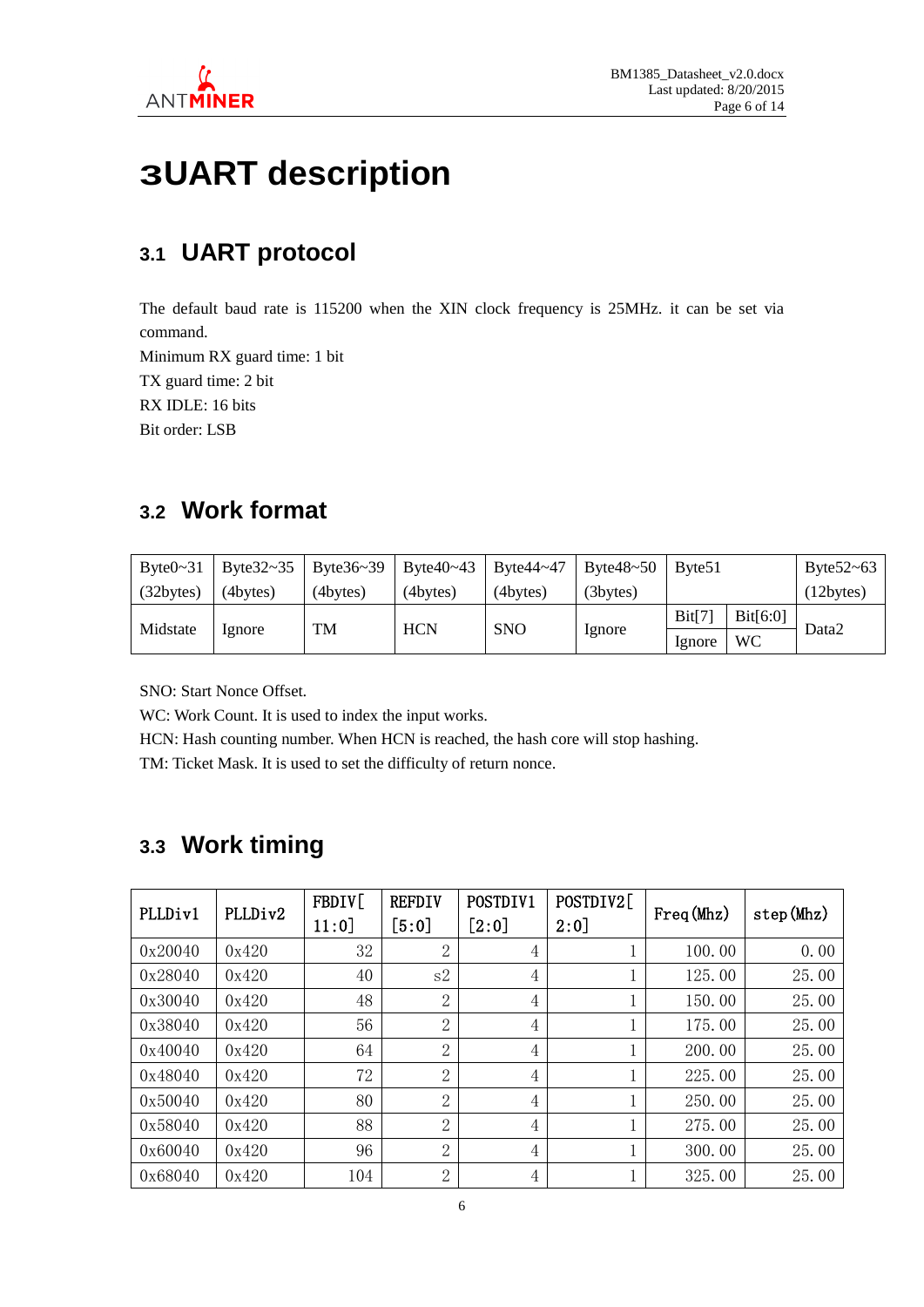

BM1385\_Datasheet\_v2.0.docx Last updated: 8/20/2015 Page 7 of 14

| 0x70040 | 0x420 | 112 | $\overline{2}$ | $\overline{4}$ | $\mathbf{1}$ | 350.00 | 25.00 |
|---------|-------|-----|----------------|----------------|--------------|--------|-------|
| 0x78040 | 0x420 | 120 | $\overline{2}$ | $\overline{4}$ | 1            | 375.00 | 25.00 |
| 0x80040 | 0x420 | 128 | $\overline{2}$ | $\overline{4}$ | $\mathbf{1}$ | 400.00 | 25.00 |
| 0x61040 | 0x320 | 97  | $\overline{2}$ | 3              | $\mathbf{1}$ | 404.17 | 4.17  |
| 0x41040 | 0x220 | 65  | $\overline{2}$ | $\overline{2}$ | $\mathbf{1}$ | 406.25 | 2.08  |
| 0x62040 | 0x320 | 98  | $\overline{2}$ | 3              | 1            | 408.33 | 2.08  |
| 0x42040 | 0x220 | 66  | $\overline{2}$ | $\overline{2}$ | $\mathbf 1$  | 412.50 | 4.17  |
| 0x63040 | 0x320 | 99  | $\overline{2}$ | 3              | $\mathbf{1}$ | 412.50 | 4.17  |
| 0x64040 | 0x320 | 100 | $\overline{2}$ | 3              | 1            | 416.67 | 4.17  |
| 0x43040 | 0x220 | 67  | $\overline{2}$ | $\overline{2}$ | 1            | 418.75 | 2.08  |
| 0x65040 | 0x320 | 101 | $\overline{2}$ | 3              | $\mathbf{1}$ | 420.83 | 2.08  |
| 0x44040 | 0x220 | 68  | $\overline{2}$ | $\overline{2}$ | 1            | 425.00 | 4.17  |
| 0x66040 | 0x320 | 102 | $\overline{2}$ | 3              | $\mathbf{1}$ | 425.00 | 4.17  |
| 0x67040 | 0x320 | 103 | $\overline{2}$ | 3              | $\mathbf{1}$ | 429.17 | 4.17  |
| 0x45040 | 0x220 | 69  | $\overline{2}$ | $\overline{2}$ | 1            | 431.25 | 2.08  |
| 0x68040 | 0x320 | 104 | $\overline{2}$ | 3              | $\mathbf{1}$ | 433.33 | 2.08  |
| 0x46040 | 0x220 | 70  | $\overline{2}$ | $\overline{2}$ | $\mathbf{1}$ | 437.50 | 4.17  |
| 0x69040 | 0x320 | 105 | $\overline{2}$ | 3              | 1            | 437.50 | 4.17  |
| 0x6a040 | 0x320 | 106 | $\overline{2}$ | 3              | $\mathbf{1}$ | 441.67 | 4.17  |
| 0x47040 | 0x220 | 71  | $\overline{2}$ | $\overline{2}$ | $\mathbf{1}$ | 443.75 | 2.08  |
| 0x6b040 | 0x320 | 107 | $\overline{2}$ | 3              | 1            | 445.83 | 2.08  |
| 0x48040 | 0x220 | 72  | $\overline{2}$ | $\overline{2}$ | $\mathbf{1}$ | 450.00 | 4.17  |
| 0x6c040 | 0x320 | 108 | $\overline{2}$ | 3              | $\mathbf{1}$ | 450.00 | 4.17  |
| 0x6d040 | 0x320 | 109 | $\overline{2}$ | 3              | $\mathbf{1}$ | 454.17 | 4.17  |
| 0x49040 | 0x220 | 73  | $\overline{2}$ | $\overline{2}$ | 1            | 456.25 | 2.08  |
| 0x6e040 | 0x320 | 110 | $\overline{2}$ | 3              | $\mathbf 1$  | 458.33 | 2.08  |
| 0x4a040 | 0x220 | 74  | $\overline{2}$ | $\overline{2}$ | $\mathbf{1}$ | 462.50 | 4.17  |
| 0x6f040 | 0x320 | 111 | $\overline{2}$ | 3              |              | 462.50 | 4.17  |
| 0x70040 | 0x320 | 112 | $\overline{2}$ | 3              | 1            | 466.67 | 4.17  |
| 0x4b040 | 0x220 | 75  | $\overline{2}$ | $\overline{2}$ | $\mathbf{1}$ | 468.75 | 2.08  |
| 0x71040 | 0x320 | 113 | $\overline{2}$ | 3              | 1            | 470.83 | 2.08  |
| 0x4c040 | 0x220 | 76  | $\overline{2}$ | $\overline{2}$ | $\mathbf{1}$ | 475.00 | 4.17  |
| 0x72040 | 0x320 | 114 | $\overline{2}$ | 3              | $\mathbf{1}$ | 475.00 | 4.17  |
| 0x73040 | 0x320 | 115 | $\overline{2}$ | 3              | 1            | 479.17 | 4.17  |
| 0x4d040 | 0x220 | 77  | $\overline{2}$ | $\overline{2}$ | $\mathbf{1}$ | 481.25 | 2.08  |
| 0x74040 | 0x320 | 116 | $\overline{2}$ | 3              | $\mathbf{1}$ | 483.33 | 2.08  |
| 0x4e040 | 0x220 | 78  | $\overline{2}$ | $\overline{2}$ | 1            | 487.50 | 4.17  |
| 0x75040 | 0x320 | 117 | $\overline{2}$ | 3              | $\mathbf{1}$ | 487.50 | 4.17  |
| 0x76040 | 0x320 | 118 | $\overline{2}$ | 3              | $\mathbf{1}$ | 491.67 | 4.17  |
| 0x4f040 | 0x220 | 79  | $\overline{2}$ | $\overline{2}$ | $\mathbf{1}$ | 493.75 | 2.08  |
| 0x77040 | 0x320 | 119 | $\overline{2}$ | 3              | 1            | 495.83 | 2.08  |
| 0x50040 | 0x220 | 80  | $\overline{2}$ | $\overline{2}$ | $\mathbf{1}$ | 500.00 | 4.17  |
| 0x78040 | 0x320 | 120 | $\overline{2}$ | $\mathfrak 3$  | $\mathbf{1}$ | 500.00 | 4.17  |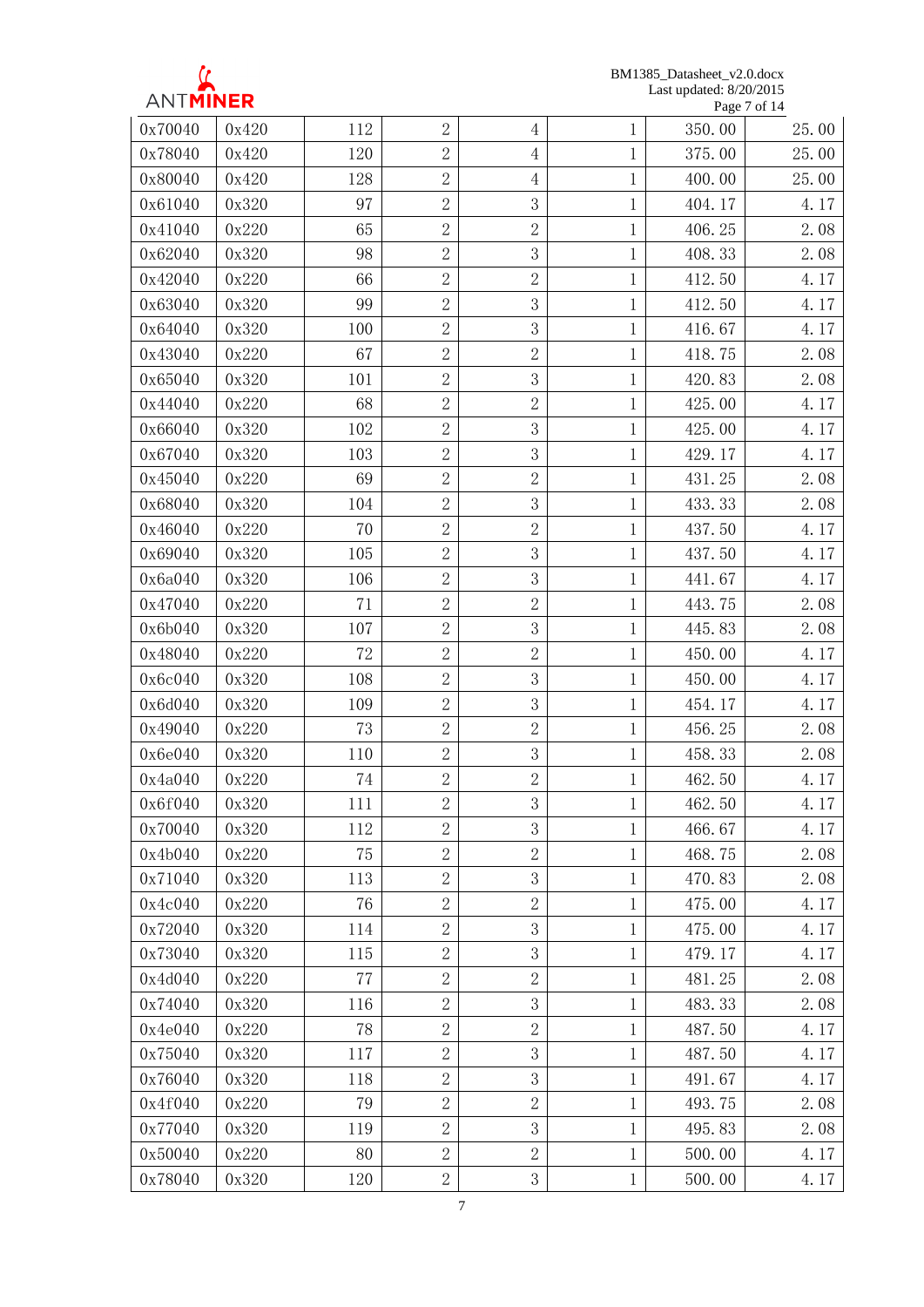

BM1385\_Datasheet\_v2.0.docx Last updated: 8/20/2015 Page 8 of 14

|         |       |     |                |                |              |        | $\cdots$ |
|---------|-------|-----|----------------|----------------|--------------|--------|----------|
| 0x79040 | 0x320 | 121 | $\overline{2}$ | 3              | 1            | 504.17 | 4.17     |
| 0x51040 | 0x220 | 81  | $\overline{2}$ | $\overline{2}$ | $\mathbf{1}$ | 506.25 | 2.08     |
| 0x7a040 | 0x320 | 122 | $\overline{2}$ | 3              | $\mathbf 1$  | 508.33 | 2.08     |
| 0x52040 | 0x220 | 82  | $\overline{2}$ | $\mathbf{2}$   | $\mathbf{1}$ | 512.50 | 4.17     |
| 0x7b040 | 0x320 | 123 | $\overline{2}$ | 3              | $\mathbf{1}$ | 512.50 | 4.17     |
| 0x7c040 | 0x320 | 124 | $\overline{2}$ | 3              | $\mathbf{1}$ | 516.67 | 4.17     |
| 0x53040 | 0x220 | 83  | $\overline{2}$ | $\mathbf{2}$   | $\mathbf{1}$ | 518.75 | 2.08     |
| 0x7d040 | 0x320 | 125 | $\overline{2}$ | 3              | $\mathbf{1}$ | 520.83 | 2.08     |
| 0x54040 | 0x220 | 84  | $\overline{2}$ | $\overline{2}$ | $\mathbf{1}$ | 525.00 | 4.17     |
| 0x7e040 | 0x320 | 126 | $\overline{2}$ | 3              | $\mathbf{1}$ | 525.00 | 4.17     |
| 0x7f040 | 0x320 | 127 | $\overline{2}$ | 3              | $\mathbf{1}$ | 529.17 | 4.17     |
| 0x55040 | 0x220 | 85  | $\overline{2}$ | $\mathbf{2}$   | $\mathbf{1}$ | 531.25 | 2.08     |
| 0x80040 | 0x320 | 128 | $\overline{2}$ | 3              | $\mathbf{1}$ | 533.33 | 2.08     |
| 0x56040 | 0x220 | 86  | $\overline{2}$ | $\mathbf{2}$   | $\mathbf{1}$ | 537.50 | 4.17     |
| 0x57040 | 0x220 | 87  | $\overline{2}$ | $\mathbf{2}$   | $\mathbf{1}$ | 543.75 | 6.25     |
| 0x58040 | 0x220 | 88  | $\overline{2}$ | $\sqrt{2}$     | $\mathbf{1}$ | 550.00 | 6.25     |
| 0x59040 | 0x220 | 89  | $\overline{2}$ | $\mathbf{2}$   | $\mathbf{1}$ | 556.25 | 6.25     |
| 0x5a040 | 0x220 | 90  | $\overline{2}$ | $\sqrt{2}$     | $\mathbf{1}$ | 562.50 | 6.25     |
| 0x5b040 | 0x220 | 91  | $\overline{2}$ | $\mathbf{2}$   | $\mathbf{1}$ | 568.75 | 6.25     |
| 0x5c040 | 0x220 | 92  | $\overline{2}$ | $\overline{2}$ | $\mathbf{1}$ | 575.00 | 6.25     |
| 0x5d040 | 0x220 | 93  | $\overline{2}$ | $\sqrt{2}$     | $\mathbf{1}$ | 581.25 | 6.25     |
| 0x5e040 | 0x220 | 94  | $\overline{2}$ | $\mathbf{2}$   | $\mathbf{1}$ | 587.50 | 6.25     |
| 0x5f040 | 0x220 | 95  | $\overline{2}$ | $\sqrt{2}$     | $\mathbf{1}$ | 593.75 | 6.25     |
| 0x60040 | 0x220 | 96  | $\overline{2}$ | $\mathbf{2}$   | $\mathbf{1}$ | 600.00 | 6.25     |
| 0x61040 | 0x220 | 97  | $\overline{2}$ | $\mathbf{2}$   | $\mathbf{1}$ | 606.25 | 6.25     |
| 0x62040 | 0x220 | 98  | $\overline{2}$ | $\sqrt{2}$     | $\mathbf{1}$ | 612.50 | 6.25     |
| 0x63040 | 0x220 | 99  | $\overline{2}$ | $\mathbf{2}$   | $\mathbf{1}$ | 618.75 | 6.25     |
| 0x64040 | 0x220 | 100 | $\overline{2}$ | $\overline{2}$ | $\mathbf{1}$ | 625.00 | 6.25     |
| 0x65040 | 0x220 | 101 | $\overline{2}$ | $\overline{2}$ | 1            | 631.25 | 6.25     |
| 0x66040 | 0x220 | 102 | $\overline{2}$ | $\mathbf{2}$   | $\mathbf{1}$ | 637.50 | 6.25     |
| 0x67040 | 0x220 | 103 | $\overline{2}$ | $\overline{2}$ | 1            | 643.75 | 6.25     |
| 0x68040 | 0x220 | 104 | $\overline{2}$ | $\mathbf{2}$   | $\mathbf{1}$ | 650.00 | 6.25     |
| 0x69040 | 0x220 | 105 | $\overline{2}$ | $\mathbf{2}$   | $\mathbf{1}$ | 656.25 | 6.25     |
| 0x6a040 | 0x220 | 106 | $\overline{2}$ | $\mathbf{2}$   | $\mathbf{1}$ | 662.50 | 6.25     |
| 0x6b040 | 0x220 | 107 | $\overline{2}$ | $\sqrt{2}$     | 1            | 668.75 | 6.25     |
| 0x6c040 | 0x220 | 108 | $\overline{2}$ | $\overline{2}$ | 1            | 675.00 | 6.25     |
| 0x6d040 | 0x220 | 109 | $\overline{2}$ | $\overline{2}$ | $\mathbf{1}$ | 681.25 | 6.25     |
| 0x6e040 | 0x220 | 110 | $\overline{2}$ | $\mathbf{2}$   | 1            | 687.50 | 6.25     |
| 0x6f040 | 0x220 | 111 | $\overline{2}$ | $\overline{2}$ | $\mathbf 1$  | 693.75 | 6.25     |
| 0x70040 | 0x220 | 112 | $\overline{2}$ | $\mathbf{2}$   | $\mathbf{1}$ | 700.00 | 6.25     |
| 0x71040 | 0x220 | 113 | $\overline{2}$ | $\overline{2}$ | $\mathbf{1}$ | 706.25 | 6.25     |
| 0x72040 | 0x220 | 114 | $\overline{2}$ | $\mathbf{2}$   | $\mathbf{1}$ | 712.50 | 6.25     |
| 0x73040 | 0x220 | 115 | $\overline{2}$ | $\sqrt{2}$     | $\mathbf{1}$ | 718.75 | 6.25     |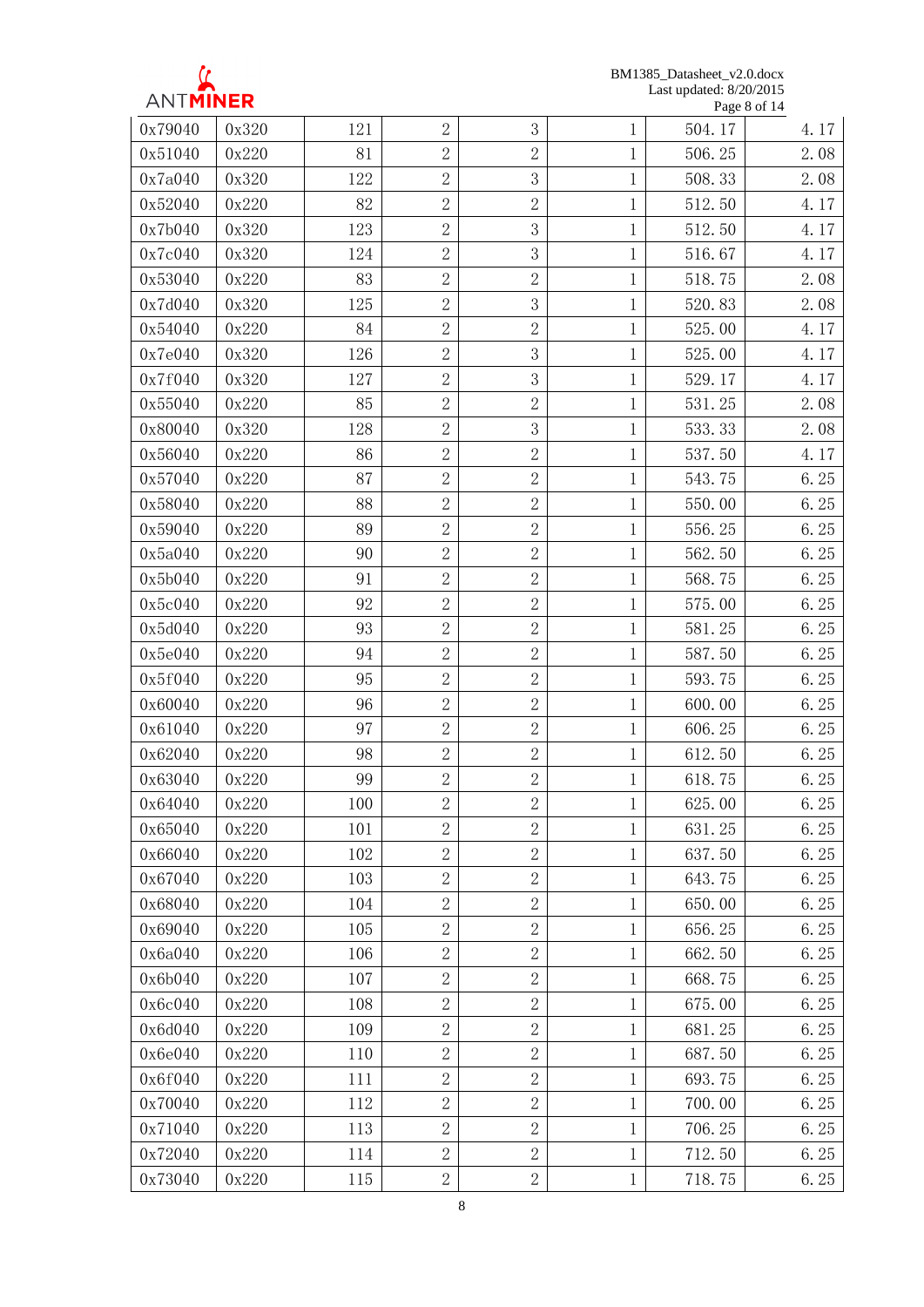

BM1385\_Datasheet\_v2.0.docx Last updated: 8/20/2015 Page 9 of 14

|         |       |     |                |                |              |         | $1 \mu \text{g}$ C $\mu$ 01 1 $\pi$ |
|---------|-------|-----|----------------|----------------|--------------|---------|-------------------------------------|
| 0x74040 | 0x220 | 116 | $\overline{2}$ | $\overline{2}$ | $\mathbf{1}$ | 725.00  | 6.25                                |
| 0x75040 | 0x220 | 117 | $\overline{2}$ | $\overline{2}$ | 1            | 731.25  | 6.25                                |
| 0x76040 | 0x220 | 118 | $\overline{2}$ | $\overline{2}$ | 1            | 737.50  | 6.25                                |
| 0x77040 | 0x220 | 119 | $\overline{2}$ | $\overline{2}$ | $\mathbf{1}$ | 743.75  | 6.25                                |
| 0x78040 | 0x220 | 120 | $\overline{2}$ | $\overline{2}$ | 1            | 750.00  | 6.25                                |
| 0x79040 | 0x220 | 121 | $\overline{2}$ | $\overline{2}$ | $\mathbf 1$  | 756.25  | 6.25                                |
| 0x7a040 | 0x220 | 122 | $\overline{2}$ | $\overline{2}$ | 1            | 762.50  | 6.25                                |
| 0x7b040 | 0x220 | 123 | $\overline{2}$ | $\overline{2}$ | $\mathbf 1$  | 768.75  | 6.25                                |
| 0x7c040 | 0x220 | 124 | $\overline{2}$ | $\overline{2}$ | 1            | 775.00  | 6.25                                |
| 0x7d040 | 0x220 | 125 | $\overline{2}$ | $\sqrt{2}$     | 1            | 781.25  | 6.25                                |
| 0x7e040 | 0x220 | 126 | $\overline{2}$ | $\mathbf{2}$   | 1            | 787.50  | 6.25                                |
| 0x7f040 | 0x220 | 127 | $\overline{2}$ | $\mathbf{2}$   | 1            | 793.75  | 6.25                                |
| 0x80040 | 0x220 | 128 | $\overline{2}$ | $\mathbf{2}$   | 1            | 800.00  | 6.25                                |
| 0x41040 | 0x120 | 65  | $\overline{2}$ | $\mathbf 1$    | 1            | 812.50  | 12.50                               |
| 0x42040 | 0x120 | 66  | $\overline{2}$ | $\mathbf{1}$   | $\mathbf 1$  | 825.00  | 12.50                               |
| 0x43040 | 0x120 | 67  | $\overline{2}$ | $\mathbf{1}$   | $\mathbf{1}$ | 837.50  | 12.50                               |
| 0x44040 | 0x120 | 68  | $\overline{2}$ | $\mathbf 1$    | 1            | 850.00  | 12.50                               |
| 0x45040 | 0x120 | 69  | $\overline{2}$ | $\mathbf 1$    | 1            | 862.50  | 12.50                               |
| 0x46040 | 0x120 | 70  | $\overline{2}$ | $\mathbf 1$    | 1            | 875.00  | 12.50                               |
| 0x47040 | 0x120 | 71  | $\overline{2}$ | $\mathbf{1}$   | 1            | 887.50  | 12.50                               |
| 0x48040 | 0x120 | 72  | $\overline{2}$ | $\mathbf 1$    | 1            | 900.00  | 12.50                               |
| 0x49040 | 0x120 | 73  | $\overline{2}$ | $\mathbf{1}$   | 1            | 912.50  | 12.50                               |
| 0x4a040 | 0x120 | 74  | $\overline{2}$ | $\mathbf 1$    | $\mathbf{1}$ | 925.00  | 12.50                               |
| 0x4b040 | 0x120 | 75  | $\overline{2}$ | $\mathbf{1}$   | $\mathbf 1$  | 937.50  | 12.50                               |
| 0x4c040 | 0x120 | 76  | $\overline{2}$ | $\mathbf{1}$   | 1            | 950.00  | 12.50                               |
| 0x4d040 | 0x120 | 77  | $\overline{2}$ | 1              | 1            | 962.50  | 12.50                               |
| 0x4e040 | 0x120 | 78  | $\overline{2}$ | $\mathbf{1}$   | $\mathbf{1}$ | 975.00  | 12.50                               |
| 0x4f040 | 0x120 | 79  | $\overline{2}$ | 1              | 1            | 987.50  | 12.50                               |
| 0x50040 | 0x120 | 80  | $\overline{2}$ | $\mathbf{1}$   | $\mathbf{1}$ | 1000.00 | 12.50                               |

#### <span id="page-9-0"></span>**3.4 Nonce respond format**

| 4bytes | Bit[7] | Bit[6:0]  |
|--------|--------|-----------|
| Nonce  |        | WorkCount |

### <span id="page-9-1"></span>**3.5 Configuration description**

Support two modes:

- FIL (Fixed Input Length)
- $\bullet$  VIL (Variable Input Length)

When system reset (RST\_N is low), if ADDR3 is HIGH, it is FIL mode; else it is VIL mode.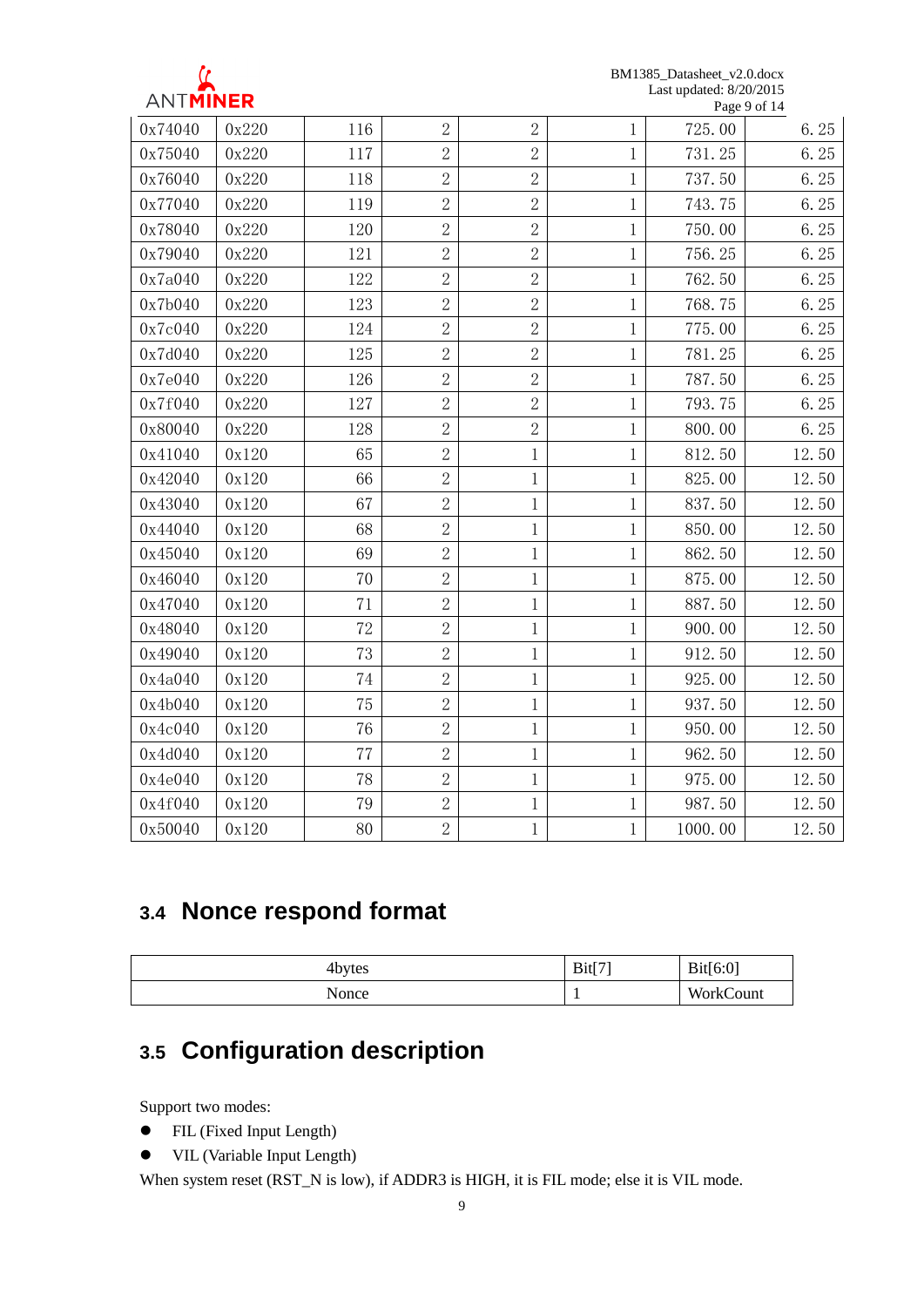

#### <span id="page-10-0"></span>**3.5.1 Command**

| ALL | CMD[6:0] | command                            |
|-----|----------|------------------------------------|
| 0/1 |          | SetAddress                         |
|     |          | SetPLLDivider2                     |
| 0/1 |          | <b>GetStatus</b>                   |
|     |          | ChainInactive                      |
| 0/1 | 6        | <b>SetBaudOPS</b>                  |
|     | 0x7      | SetPLLDivider1                     |
| 0/1 | 0x8      | SetConfig. Only valid in VIL mode. |

#### <span id="page-10-1"></span>**3.5.2 SetAddress**

FIL:

| ----- |       |             |             |                |       |
|-------|-------|-------------|-------------|----------------|-------|
| ◡     | 30:24 | 23:16       | 5.0<br>19.0 | 7.6<br>.v      | [5:0] |
| ALL   | CMD   | <b>ADDR</b> | Reserved    | 'n<br>Reserved | CRC5  |

VIL:

| Byte <sub>0</sub> |         |            | Byte1       | Byte2 | Byte3    | Byte4    |                  |
|-------------------|---------|------------|-------------|-------|----------|----------|------------------|
| 7:5               |         | 3:0        | 7:0         | 7:0   | 7:0      | 7:5      | 4:0              |
| TYPE=2            | $ALL=0$ | <b>CMD</b> | Length= $5$ | ADDR  | Reserved | Reserved | CRC <sub>5</sub> |

#### <span id="page-10-2"></span>**3.5.3 ChainInactive**

FIL:

| ◡▴  | 30:24 | 23:16    | 5.9<br>19.0 | 7.5<br>ن ، | -4:0 |
|-----|-------|----------|-------------|------------|------|
| ALL | CMD   | Reserved | Reserved    | Reserved   | CRC5 |

VIL:

| Byte <sub>0</sub>      |     | Byte1       | Byte2               | Byte3 | Byte4    |      |
|------------------------|-----|-------------|---------------------|-------|----------|------|
| 7:5                    | 3:0 | 7·0         | 7:0                 | 7·0   | 7.5      | 4:0  |
| $TYPE=2$ $ALL=1$ $CMD$ |     | Length= $5$ | Reserved   Reserved |       | Reserved | CRC5 |

### <span id="page-10-3"></span>**3.5.4 SetPLLDivider**

SetPLLDivider1:

| }()·<br>∼.<br>$\overline{\phantom{a}}$<br>10.7<br>⋯<br>ر ب<br>$\sim$ $\sim$<br>-----<br>. .<br>$ -$ |  |  |  |  |  |  |  |  |  |
|-----------------------------------------------------------------------------------------------------|--|--|--|--|--|--|--|--|--|
|-----------------------------------------------------------------------------------------------------|--|--|--|--|--|--|--|--|--|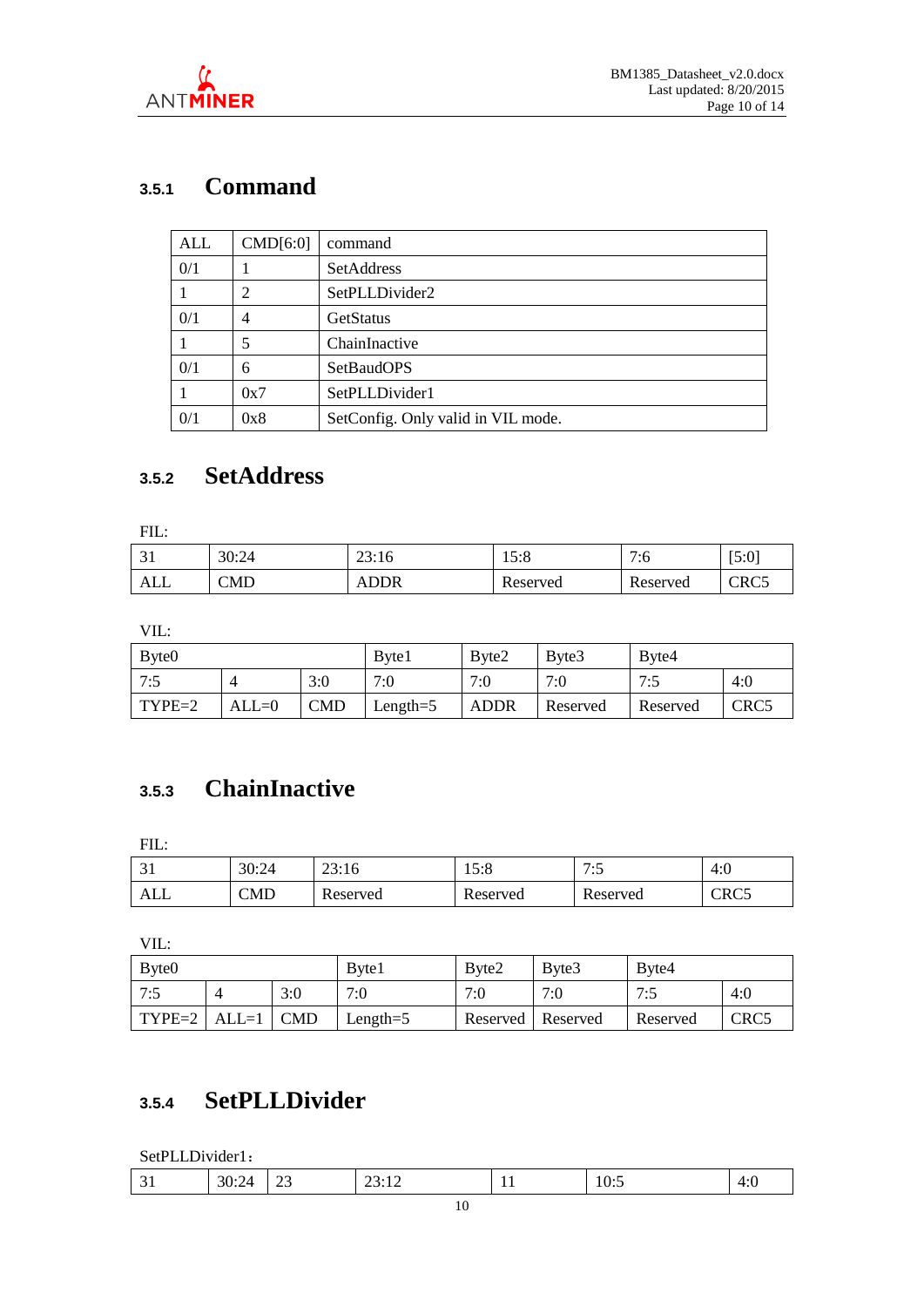

|  | Reserved   CMD   Reserved   FBDIV[11:0] | Reserved | REFDIV[5:0] | CRC <sub>5</sub> |
|--|-----------------------------------------|----------|-------------|------------------|

#### SetPLLDivider2:

| JІ  | 30:24 | 23:16       |          | 10:8          | 7.5<br>. .    | -4:0 |
|-----|-------|-------------|----------|---------------|---------------|------|
| ALL | CMD   | <b>ADDR</b> | Reserved | POSTDIV1[2:0] | POSTDIV2[2:0] | CRC5 |

FBDIV: PLL feedback divider, range from 60 to 160.

REFDIV: PLL reference clock divider, range from 1 to 63.

POSTDIV1: PLL post divide 1, range 1 to 7.

POSTDIV2: PLL post divide 2, range 1 to 7. Total post divide is POSTDIV1\* POSTDIV2. The value of POSTDIV1 should ALWAYS be greater than or equal to POSTDIV2.

```
\circ FOUTVCO = FREF/REFDIV x FBDIV
```
 $\circ$  FOUTPOSTDIV = (FREF/REFDIV) x FBDIV/POSTDIV1/POSTDIV2

#### <span id="page-11-0"></span>**3.5.5 GetStatus**

| $\sim$<br>◡ | 30:24 | 23:16       | 5.0<br>1. J. O | 7.5<br>ື່ | $-4:0$ |
|-------------|-------|-------------|----------------|-----------|--------|
| ALL         | CMD   | <b>ADDR</b> | <b>REGADDR</b> | Reserved  | CRC5   |

Register Respond format:

| 4bytes                | Bit[7:5] | Bit[4:0] |
|-----------------------|----------|----------|
| Read data of register | 000      | CRC5     |

#### <span id="page-11-1"></span>**3.5.6 SetConfig**

Only valid in VIL mode.

| Byte <sub>0</sub> |     | Byte1                                                   | Byte2 | Byte3                               | Byte $4\sim$ 7 | Byte8 |      |
|-------------------|-----|---------------------------------------------------------|-------|-------------------------------------|----------------|-------|------|
| 17:5              | 3:0 | 7:0                                                     | 7:0   | 7:0                                 |                | 7.5   | 4:0  |
|                   |     | $\vert$ TYPE=2 $\vert$ ALL $\vert$ CMD $\vert$ Length=9 |       | ADDR   REGADDR   REGDATA   Reserved |                |       | CRC5 |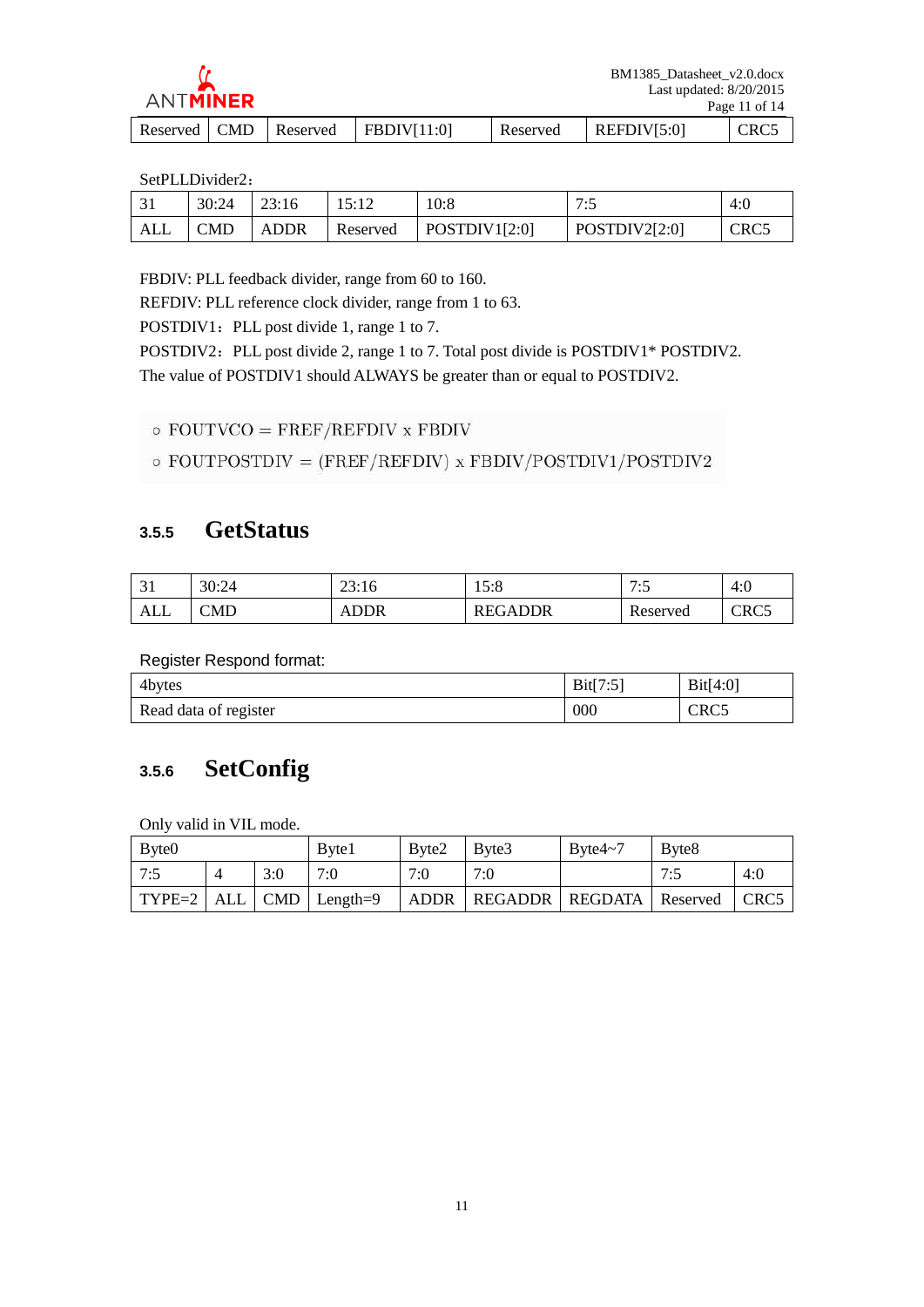

## <span id="page-12-0"></span>**4Electrical Character**

| Symbol                 | Parameter          | Max value   | Unit            |
|------------------------|--------------------|-------------|-----------------|
| <b>VDD</b>             | Core Voltage       | 1.2         |                 |
| <b>VCC</b>             | <b>IO Voltage</b>  | 1.98        |                 |
| PLL DVDD               | PLL Digital power  | 1.2         |                 |
| PLL AVDD               | PLL analog Power   | 1.92        |                 |
| ${\sf T}_{\text{STG}}$ | Storage            | $-65 - 150$ | $\rm ^{\circ}C$ |
|                        | <b>Temperature</b> |             |                 |

### <span id="page-12-1"></span>**4.1 Absolute Maximum Rating**

#### <span id="page-12-2"></span>**4.2 Recommended Operation Conditions**

| Symbol  | Parameter                    | Min. | Typ. | Max. | Unit       |
|---------|------------------------------|------|------|------|------------|
| VDD     | Core Voltage                 | 0.60 | 0.66 | 0.8  |            |
| IO VDD  | <b>IO</b> Voltage            | 1.62 | 1.8  | 1.98 | ν          |
| PLL VDD | <b>PLL Digital power</b>     | 0.81 | 0.9  | 0.99 | ν          |
| l орт   | <b>Operation Temperature</b> |      | 25   | 125  | $^{\circ}$ |

#### <span id="page-12-3"></span>**4.3 DC Characters**

| Symbol          | Parameter                                | Min.   | Typ. | Max.  | Unit   |
|-----------------|------------------------------------------|--------|------|-------|--------|
| $V_{IL}$        | Input Low Voltage                        | $-0.3$ |      | 0.63  | V      |
| V <sub>IH</sub> | Input High Voltage                       | 1.17   |      | 1.98  | $\vee$ |
| $V_{OL}$        | <b>Output Low Voltage</b>                |        |      | 0.45  | V      |
| $V_{OH}$        | Output High Voltage                      | 1.35   |      |       | V      |
| IL.             | Input Leakage Current                    |        |      | $+10$ | uA     |
| $V_T$           | I/O threshold point                      | 0.81   | 0.89 | 0.97  | $\vee$ |
| $V_{T+}$        | Schmitt input low to high threshold pint | 0.95   | 1.03 | 1.10  | V      |
| $V_T$           | Schmitt input high to low threshold pint | 0.64   | 0.75 | 0.86  | $\vee$ |
| $R_{PU}$        | I/O internal pull-up resistor            | 47K    | 69K  | 106K  | Ω      |
| $R_{PD}$        | I/O internal pull-down resistor          | 49K    | 85K  | 159K  | Ω      |
| $I_{CC}(VCC)$   | Supply current of VCC                    |        | 10   |       | mA     |
| $I_{CC}(PLL)$   | Supply current of PLL_DVDD and PLL_AVDD  |        | 4    |       | mA     |
| $CB_{IN}$       | Input pin capacitance                    |        | 10   |       | pF     |